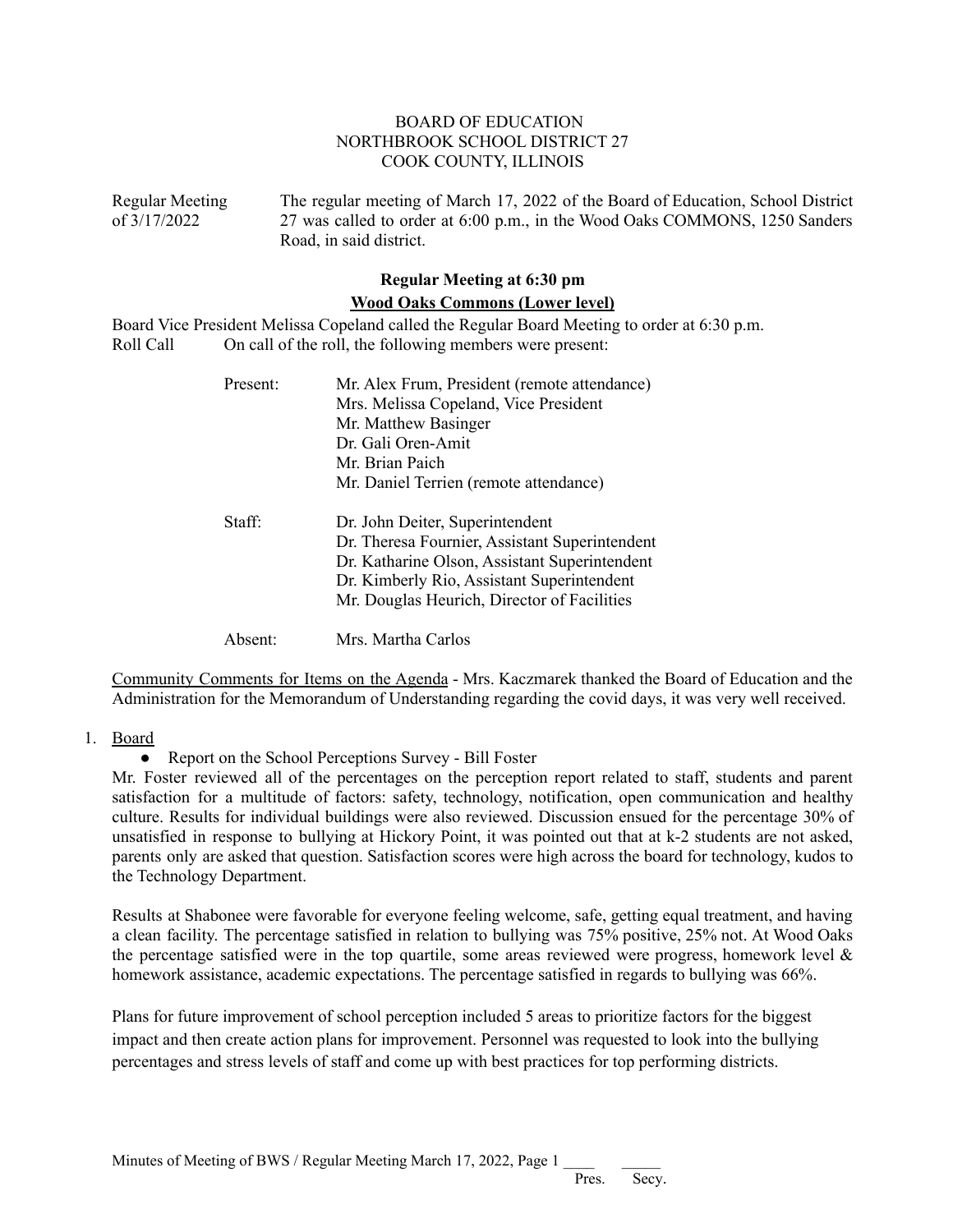• Report on the TrueNorth Leadership Meeting on March 9, 2022 - Melissa Copeland

Mrs. Copeland summarized the last meeting. Several items were reviewed, TrueNorth discussed their strategic planning process. A cooperative dashboard is being rolled out, there are multiple metrics to look at and services that they are required to provide, it is currently at about 80% complete and they will continue to add improvements to the dashboard. There is an increased demand for service over placement. A new CSBO search is currently underway for the next school year. In the memo it is noted that there is a new memorandum of understanding with the teachers association, they like the improvement of professional development including in the MOU. The next meeting is scheduled for April 13th.

# 2. Staff

• FOIA Requests - Dr. Theresa Fournier, Assistant Superintendent of Personnel and Student Services

Dr. Fournier explained that the following four FOIA requests have been responded to in accordance with the Freedom of Information Act.

FOIA Request - Smart Procure FOIA Request - Construct Connect FOIA Request - Agata Mitchell FOIA Request - Ted Novak

## Consent Agenda

Board Vice President Melissa Copeland called for Review of the Consent Agenda items.

Upon review Mr. Basinger moved and Mr. Paich seconded the motion that the Board of Education approve the items on the consent agenda with a roll call vote as listed below.

On roll call vote, the members voted as follows:

AYE: Matthew Basinger, Melissa Copeland, Alex Frum, Gali Oren-Amit, Brian Paich and Daniel Terrien

NAY: None

ABSENT: Martha Carlos

## Mr. Paich reviewed the February 2022 Month-End Financial Statement:

The District remains in a stable financial position, as of month-end February the cumulative fund balance was at 66%. As a reminder, the district utilizes fund balance reserves for the months of September through January and April through June to cover regular operating expenses. On the revenue side of the budget, the majority of the receipts recorded are for property tax collections, we received the second installment of 2020 taxes and the first installment of 2021 taxes. We will update the property tax collection rates when they have all been received. On the expenditure side of the budget, there are no unfavorable budget to actual line items to report. We have accounted for property tax refunds in February. As of month end, property tax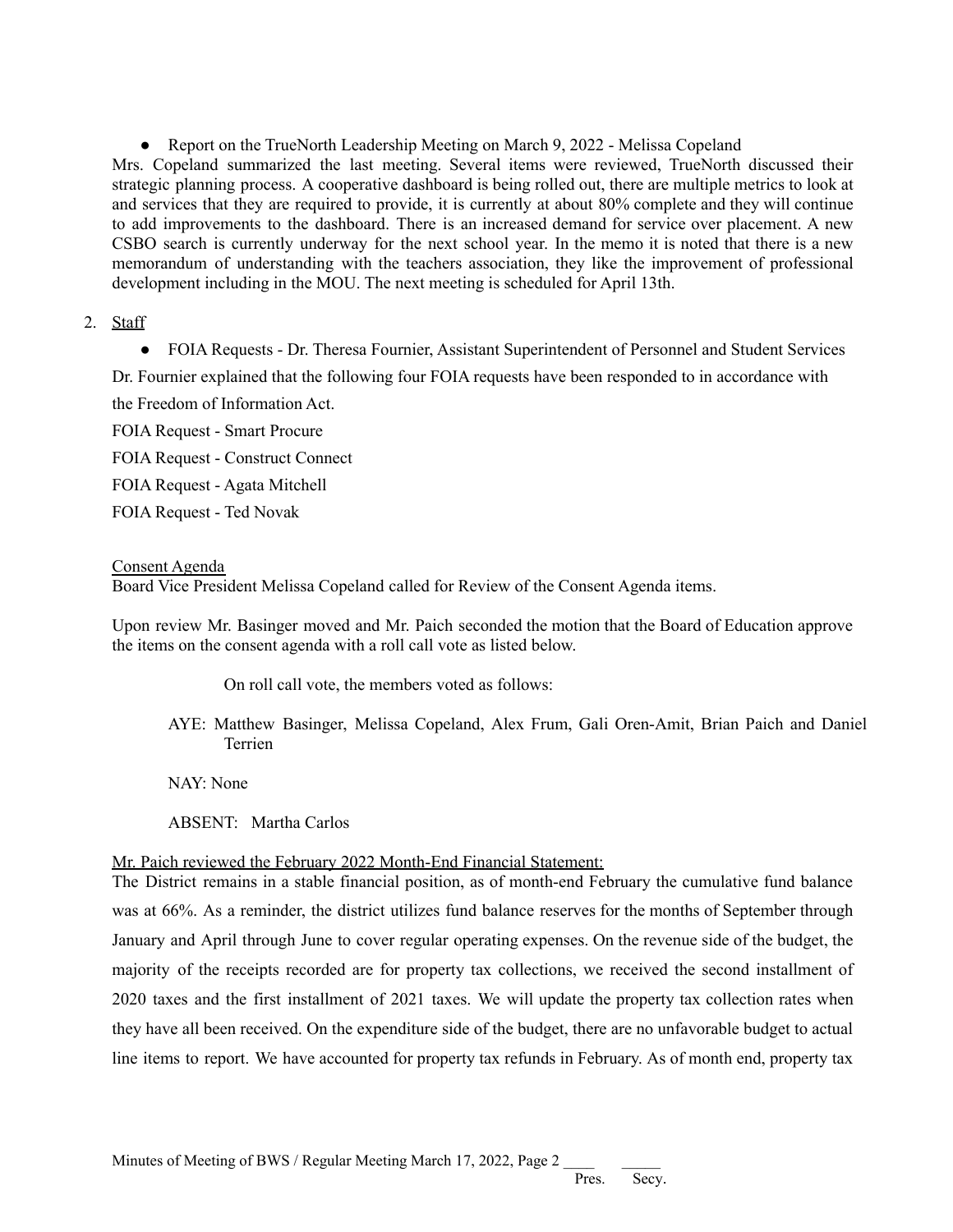refunds totaled \$316,044.61. On the Statement of Investments, the average rate of return for month end February was .088%.

Dr. Deiter mentioned that contained in the Consent Agenda items is the resignation letter for Assistant Principal Meggan Buchanan. She has been with Northbrook #27 for 6 years and has received an opportunity to advance her career. Congratulations on your future endeavors Meggan and thank you for your work at Northbrook #27.

| No. 19440        | Minutes of the Board of Education Regular Meeting of February 24, 2022                                                                                                                                                                                                                                                                                          |
|------------------|-----------------------------------------------------------------------------------------------------------------------------------------------------------------------------------------------------------------------------------------------------------------------------------------------------------------------------------------------------------------|
| <b>No. 19441</b> | Minutes of the Board of Education Regular Meeting of March 3, 2022                                                                                                                                                                                                                                                                                              |
| No. 19442        | Minutes of the Closed Session on March 3, 2022                                                                                                                                                                                                                                                                                                                  |
| No. 19443        | Approval of Additions to the Substitute Teacher List<br>Michele Buttermore<br>Melissa Mayer                                                                                                                                                                                                                                                                     |
| No. 19444        | Acceptance of Student Teacher Placement<br>Abigail Burke, Kindergarten, Hickory Point, August 19, 2022 - October 14, 2022                                                                                                                                                                                                                                       |
| No. 19445        | Acceptance of Letter of Resignation, Shabonee, 4th Grade, Reading/LA Teacher<br>Amanda Geoffrion                                                                                                                                                                                                                                                                |
| No. 19446        | Acceptance of Letter of Resignation, Wood Oaks, Science and Intervention Teacher<br><b>Melanie Bates</b>                                                                                                                                                                                                                                                        |
| No. 19447        | Acceptance of Letter of Resignation, Assistant Principal of Hickory Point and Shabonee<br>Meggan Buchanan                                                                                                                                                                                                                                                       |
| No. 19448        | Statement of Claims for March, 2022 in the amount of \$806,061.54 was approved<br>and the report is part of the official minutes.                                                                                                                                                                                                                               |
| No. 19449        | Statement of Position for February, 2022, in the amount of \$19,612,218.73 was<br>approved and the report was made part of the official minutes.                                                                                                                                                                                                                |
|                  | Copies of the Statement of Investments for the period ending February, 2022 were distributed<br>to Board members for their review. This report shows that as of this date, the district has<br>\$19,423,664.60 invested in funds that are earning interest at rates that range from 0.01 to 1.00<br>percent. This report was made part of the official minutes. |
| No. 19450        | Statement of Receipts for February 2022, in the amount of \$4,302,747.57 was approved<br>and the report was made part of the official minutes.                                                                                                                                                                                                                  |
| No. 19451        | Status of Appropriations for February 2022, in the amount of \$2,421,513.70 was<br>approved and the report was made part of the official minutes.                                                                                                                                                                                                               |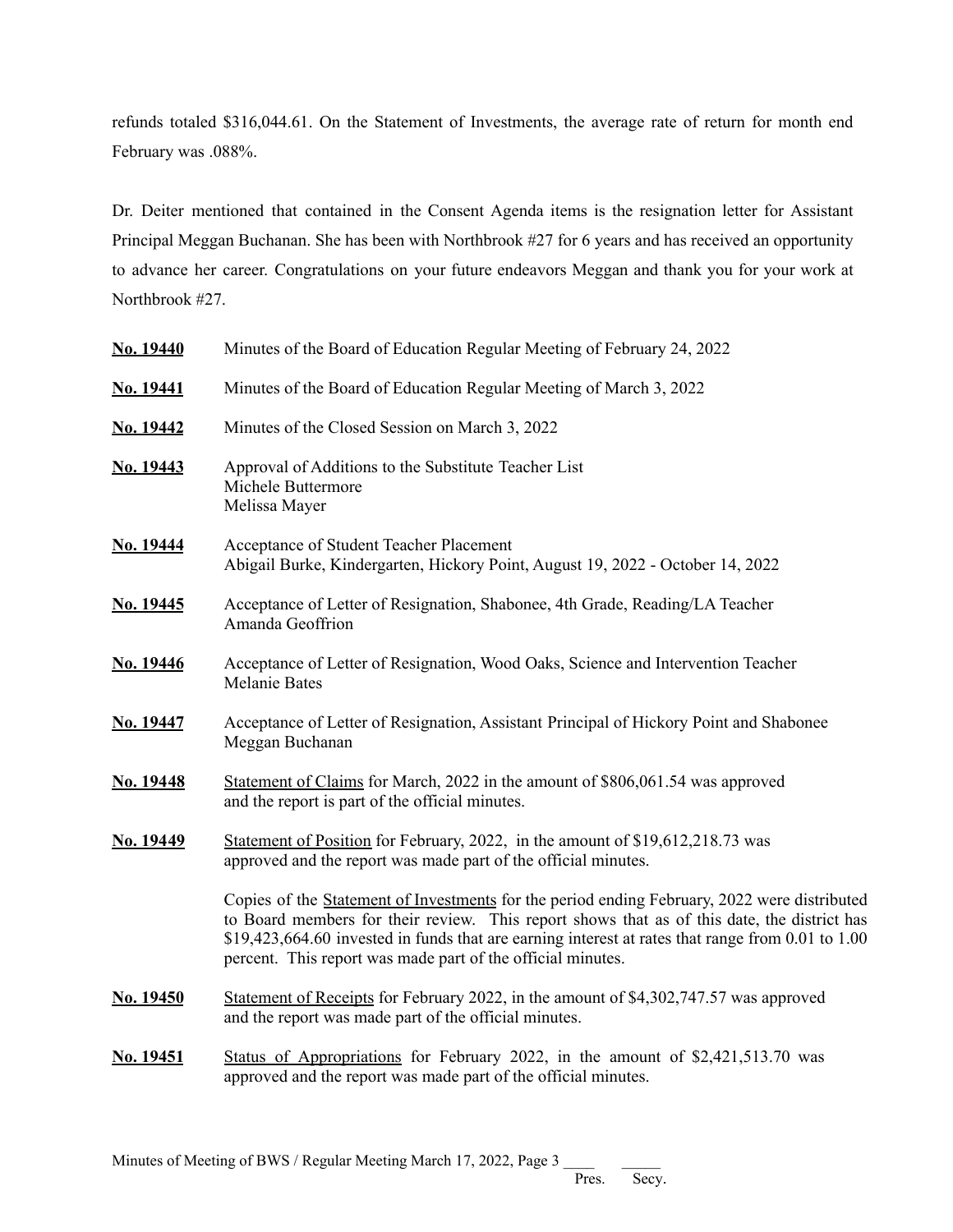| No. 19452                          | Wood Oaks Activity Report, February 2022, in the amount of \$15,208.32 was approved<br>and the report was made part of the official minutes. |
|------------------------------------|----------------------------------------------------------------------------------------------------------------------------------------------|
| <b>No. 19453</b>                   | Revolving Fund, March 2022, in the amount of \$4,885.65 was approved and the report<br>was made part of the official minutes.                |
| No. 19454                          | Payroll Dated February 28, 2022, in the amount of \$858,192.58, be ratified and that<br>the report was made part of the official minutes.    |
| No. 19455                          | Payroll Dated March 11, 2022, in the amount of \$843,349.88, be ratified and that the<br>report was made part of the official minutes.       |
| No. 19456                          | Approval of the Technology Buy Program for 2022-2023<br>FY23 Total Budget \$25,000                                                           |
| No. 19457                          | Recommendation of Closed Session Minutes for the Period June 24, 2021 through<br>December 31, 2021 - Remain Closed                           |
| <b>Unfinished Business</b><br>None |                                                                                                                                              |

#### **New Business**

**No. 19458** Approval of Bids for Wood Oaks HVAC Replacement and Renovation Work at all 3 schools; Hickory Point, Shabonee, and Wood Oaks Schools

> General Trades - TOR Construction for a total contract value of \$563,900 Includes Alternate #4 - \$11,000 Excluded from base bid allotment allowance - \$100,000 Excluded from base bid floor mitigation allowance - \$140,000 HVAC - Hill Mechanical for a total contract value of \$1,016,918 Electrical - Prospect Electric for a total contract value of \$312,000

Dr. Rio, Assistant Superintendent for Business and Finance summarized the bids and the scope of the projects. We are under budget and there are project allowances built into the budget. Space improvements will be done at Hickory Point. At Shabonee existing space will be repurposed. At Wood Oaks work will occur in the main office to improve student access to the nurse's office. Also included in the bid are parking lot improvements. We will continue to offer space for the Adventure Campus for before and after school.

Mrs. Copeland moved and Mr. Paich seconded the motion that the Board of Education approve the bids for Wood Oaks HVAC Replacement and Renovation Work at all 3 schools; Hickory Point, Shabonee, and Wood Oaks Schools.

On roll call vote, the members voted as follows:

AYE: Matthew Basinger, Melissa Copeland, Alex Frum, Gali Oren-Amit, Brian Paich and Daniel Terrien

NAY: None

ABSENT: Martha Carlos